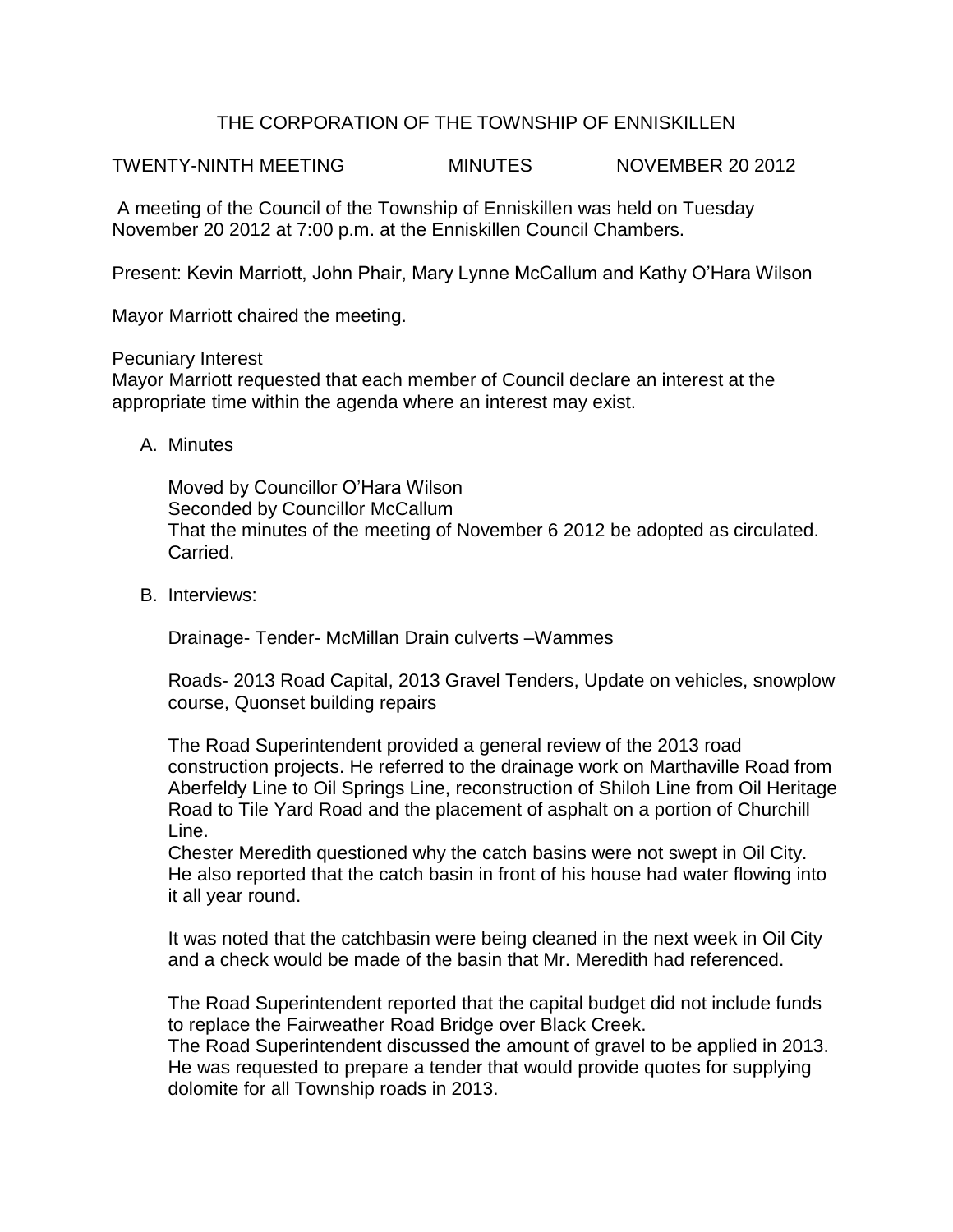The Road Superintendent noted that damage had taken place to the Quonset building due to high wind. He noted that repairs had been made to the building. The Road Superintendent was requested to review options for replacement of the building.

Two road staff members had attended a snow training program in Plympton Wyoming.

The Road Superintendent noted that he was obtaining pricing for the replacement of two overhead doors in the shop.

Councillor O'Hara Wilson thanked the Road Superintendent for organizing the erection of the Enniskillen Community Centre sign.

Water- Dawn-Euphemia water agreement, QMS Update, catchbasin cleaning,

A discussion took place concerning a reciprocal agreement with the Township of Dawn Euphemia in regards to providing licensed staff to assist in extra ordinary events. It was noted that the Dawn Euphemia staff would be required to work under the supervision of the Enniskillen staff due to different license requirements.

Moved by Councillor O'Hara Wilson Seconded by Councillor Phair That the Township staff be authorized to proceed to finalize an agreement with Dawn Euphemia in regards to the sharing of licensed water staff. Carried.

Mike Young confirmed that Lloyd's paving would be undertaking catch basin cleaning in the next week.

Mike Young reported that the QMS audit had been undertaken and completed by the outside auditing firm.

- C. Correspondence for information
	- 1. AMO Immigration Strategy
	- 2. Ontario Aggregate Resources Corp annual report
	- 3. County of Lambton Council Highlights
	- 4. Christmas for Everyone
	- 5. OGRA Conference Delegation Request Feb 24-27-2013
	- 6. Federation of Canadian Municipalities Nov 2, 9-12
	- 7. Ombudsman Annual Report Closed Municipal Meetings
	- 8. St Clair Region Conservation Authority 2013 Draft Budget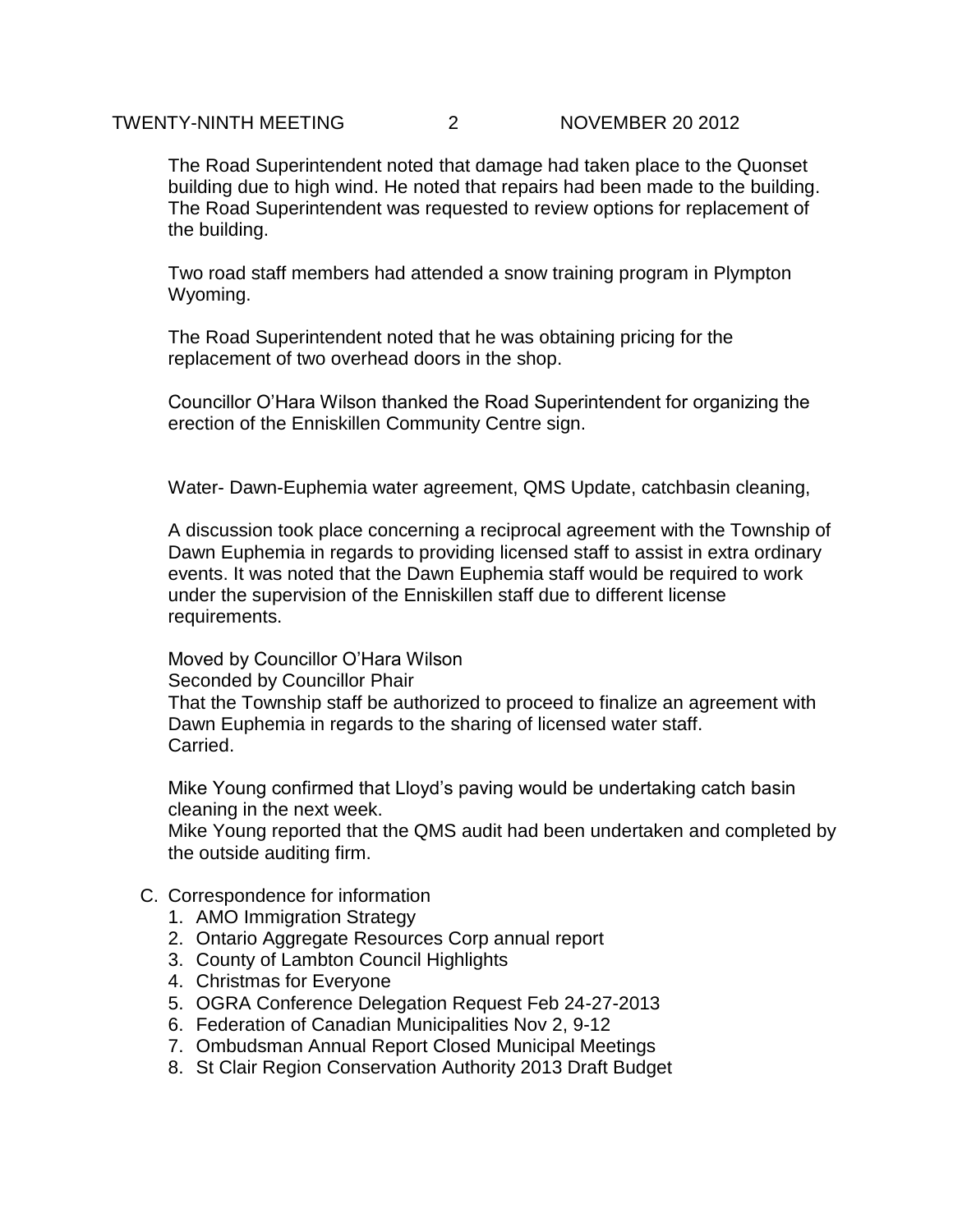Moved by Councillor Phair Seconded by Councillor O'Hara Wilson That correspondence items 1-8 be received and filed. Carried.

- D. Correspondence requiring motions
	- 1. Application for reduction in assessment JN Ventures 3599 Churchill Line removal of barn reduced Ft to \$133,200 from Oct 1-Dec 31-12

Moved by Councillor McCallum Seconded by Councillor O'Hara Wilson That the recommendation of MPAC be approved reducing the assessment of JN Ventures at 3599 Churchill Line reducing the FT assessment to \$133,200 from October 1- December 31 2012. Carried.

E. Accounts

Moved by Councillor McCallum Seconded by Councillor O'Hara Wilson That the accounts be paid as circulated: Cheque: 5310-5339: \$ 46,194.33 Cheque: 5340-5348: \$ 7,493.19 Carried.

- F. Bylaws
	- 1. Bylaw 75 of 2012 Drain Rating Bylaw
	- 2. Bylaw 76 of 2012 Confirmation Bylaw

Moved by Councillor O'Hara Wilson Seconded by Councillor McCallum That first and second reading be given to Bylaw 75 and 76 of 2012. Carried.

Moved by Councillor Phair Seconded by Councillor O'Hara Wilson That third and final reading be given to Bylaw 75 and 76 of 2012. Carried.

- G. Other Business
	- 1. OGRA Conference Feb 23-27-13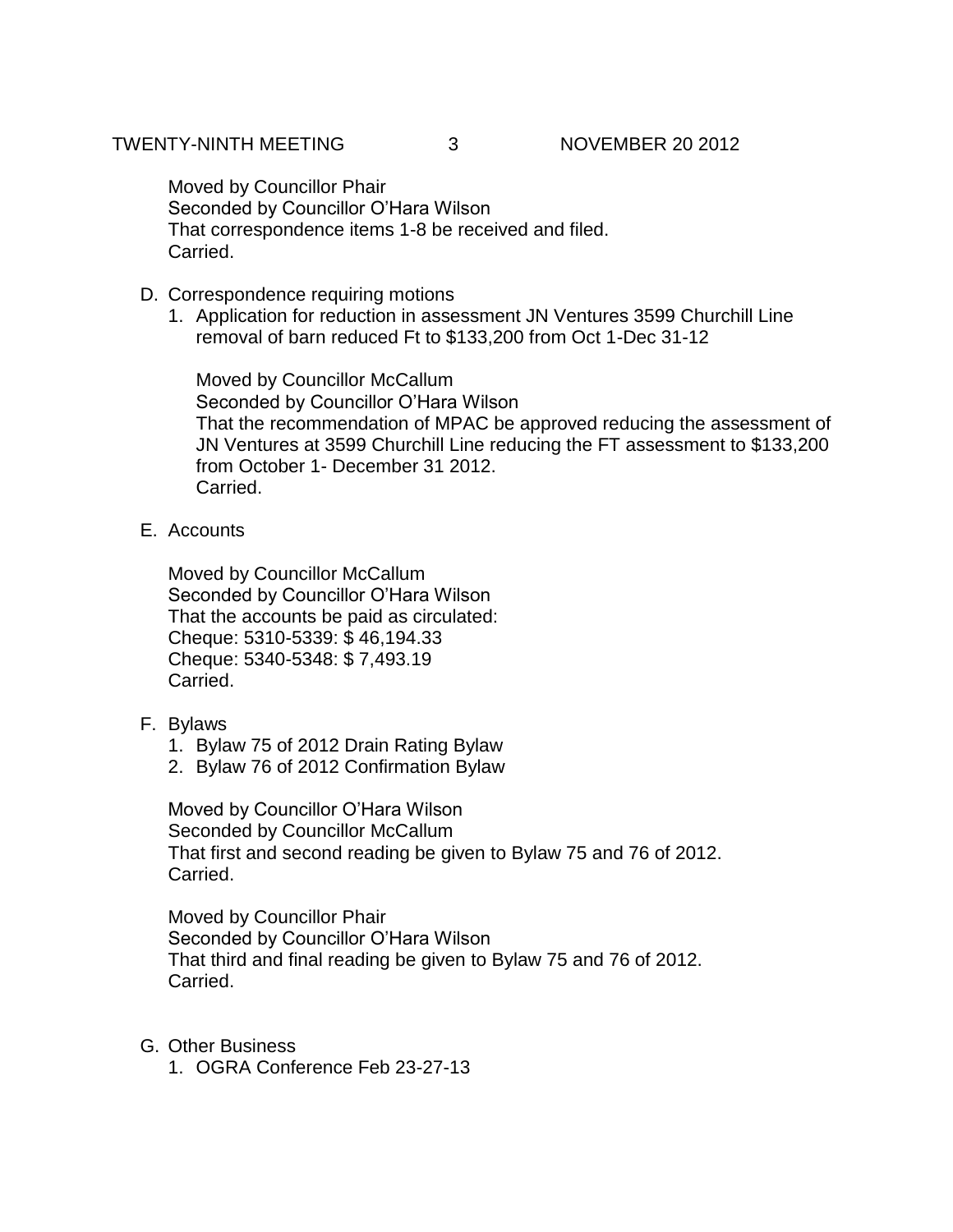The Clerk noted that hotel reservations for 2013 OGRA conference would start on November 27 2013.

2. Memo Council Hiring Policy review

A discussion took place concerning the hiring policy of the Township of Enniskillen. The Clerk noted that additional policy would be required to confirm that accommodations would be made in the hiring process for persons who were disabled.

Councillor O'Hara Wilson requested that the hiring policy be amended to indicate that jobs would be advertised on the municipal website.

Drainage- Tender- McMillan Drain culverts –Wammes

Tenders results for the installation of culverts on the McMillan Drain.

Murray Mills Excavating: \$15,707.00 Van Bree Drainage: \$8,023.00 J & L Henderson: \$6,553.99 McKenzie & Henderson: \$9,266.00

Moved by Councillor McCallum Seconded by Councillor Phair That the low tender from J & L Henderson be accepted to replace the culverts on the McMillan Drain. Carried.

H. Meeting to Consider Garrett Drain 7:30 pm

Present: Anne Garrett, Mr and Mrs. Tuckey and Mr and Mrs Hudson.

Ray Dobbin the Engineer reported that the report had been developed as a result of a petition submitted by the County of Lambton Road department. He noted that the under the provisions of the Drainage Act the petition was valid. He reported that in 1974 a tile had been installed by local residents along Petrolia Line. He explained that roots had plugged the old tile. He also reported that the tile ran through Hillsdale Cemetery operated by the Town of Petrolia. The Engineer reviewed the recommended tile installation and the positioning of catch basins. He reported that the tile would be sealed at the joints to keep roots from plugging the tile system.

The Engineer reviewed the assessments for the drain and the allowances.

Mr. Tuckey questioned when the work would start on the drain.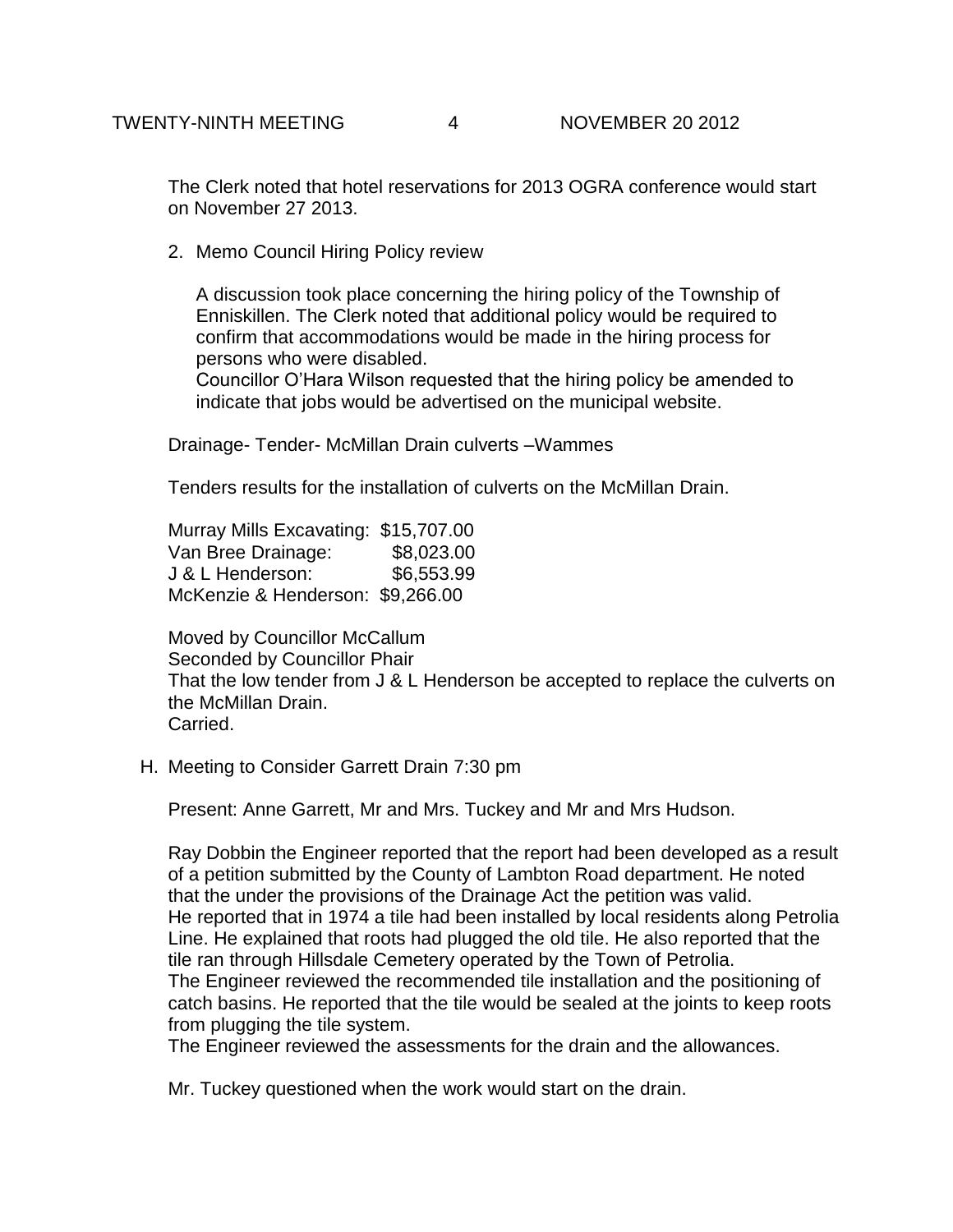The Engineer noted that the tenders for the construction of the drain would be closed on the night of the Court of Revision. He noted that work would take place during the winter if weather conditions permitted.

The Engineer discussed the location of the drain on the Hudson property and noted that the existing outlet culvert would not be replaced at the present time. However the culvert would form part of the drain.

Mayor Marriott requested whether anyone wanted to remove their name form the petition or add their name to the petition. No changes were made to the petition.

The Engineer noted that the petition was valid.

Mrs. Hudson questioned how many trees would be removed on her property from the construction of the drain. The Engineer noted that a small outlet swale would be constructed on their property. He noted that it would be done to limit the number of trees removed from their property.

Mayor Marriott noted that there were no further questions raised.

Moved by Councillor O'Hara Wilson Seconded by Councillor McCallum That first and second reading be given to Bylaw 77 of 2012 a Bylaw to adopt the Garrett Drain report. Carried.

The Clerk reviewed the appeal process under the Drainage Act to the persons present.

The Engineer noted that the culverts for the McGeachy Drain were to be installed in the current week.

He noted that he would contact the County of Lambton to discuss the replacement of the culvert on the O'Dell Park Drain through Oil Heritage Road.

I. Consideration of the future of the Enniskillen Community Centre 8:00pm

Present: Lloyd and Ilene Hyatt, Geraldine Pembleton, Chester and Colleen Meredith, Eileen Williams.

Mayor Marriott noted that the Council was present to discuss the future of the Enniskillen Community Centre. He noted that the Council had been provided with historical information that had been collected about the Centre. Lloyd Hyatt commented that the Shiloh Community Center was to be discussed at the same time.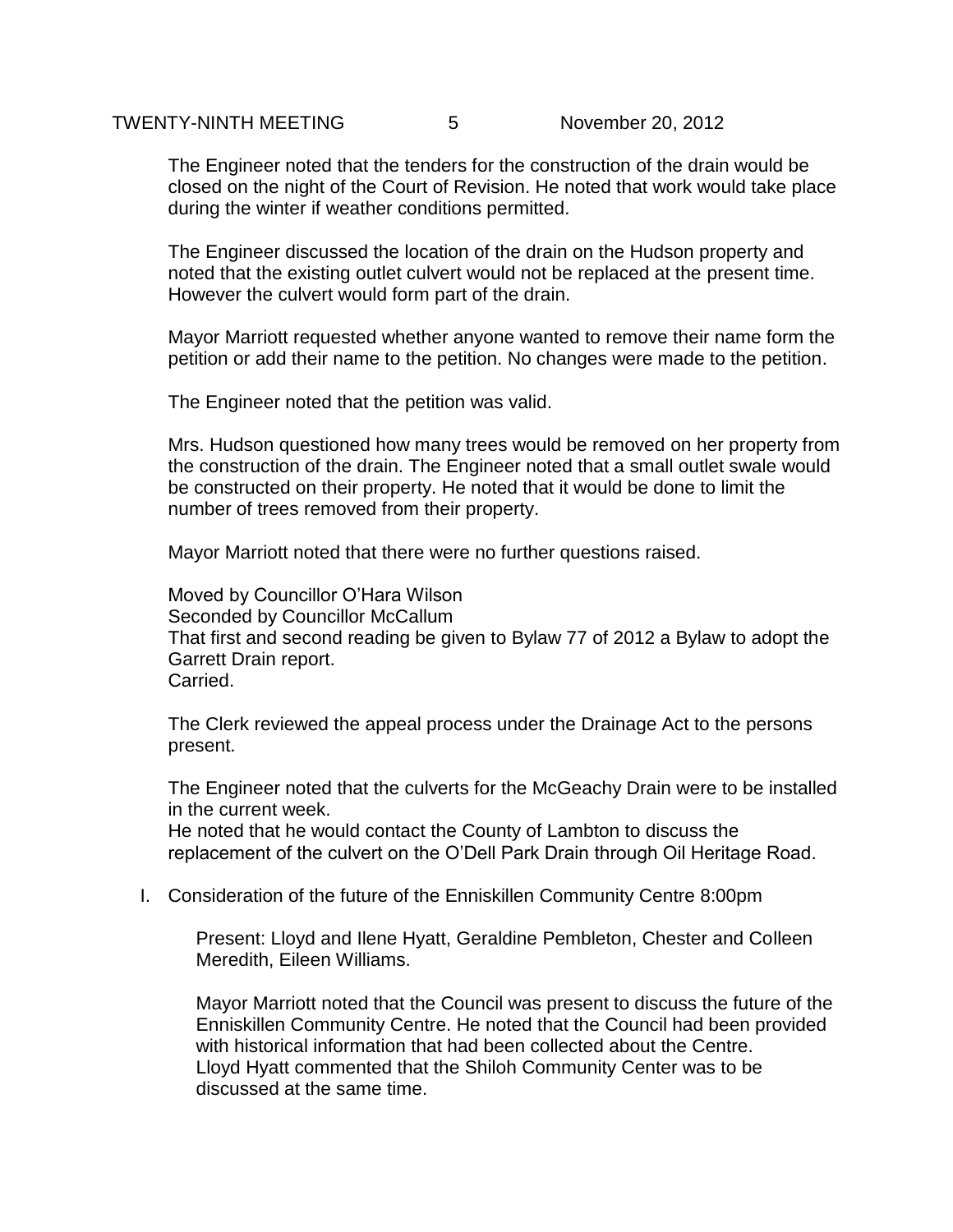Questions were posed in regards to the reporting on the financial statements concerning the donation made by the Nifty-Fifty group in 2011 and the donations made for a funeral. The Clerk was requested to review the information.

Mayor Marriott noted that he viewed the first two years of operations as a success. He commended those present for the work that had been undertaken at the center during this period of time.

Discussions took place in regards to the external night light, hand railings and accessibility to the site.

A review was made of the number of events that had taken place at the hall since its opening.

A discussion took place in regards to the type of renovations that would be required to the building to address accessibility issues. It was noted that a building permit would be required to make changes in the building. Drawings prepared by an engineer would be required to obtain a building permit.

Ilene Hyatt noted that the Nifty-Fifty group had purchased a used gas range for the kitchen and would be donating money to pay for the electrical and gas services for the building.

Mrs. Hyatt discussed the need to purchase 25 additional chairs for the building.

A discussion took place in regards to making the tenants responsible for removing the garbage from the building after use.

A discussion took place in regards to altering the rental rate to \$50 per usage regardless of the time of year.

A discussion took place in regards to accepting the building deposit in a cash or cheque format.

Moved by Colleen Meredith Seconded by Councillor O'Hara Wilson That the rental fee for the Enniskillen Centre be altered to \$50 per usage. Carried.

Moved by Councillor Phair Seconded by Councillor O'Hara Wilson That the cleaning deposit for the hall rental be either \$100 in cash or by cheque. Carried.

Mayor Marriott noted that he would advertise the sale of the organ on Kiiji.